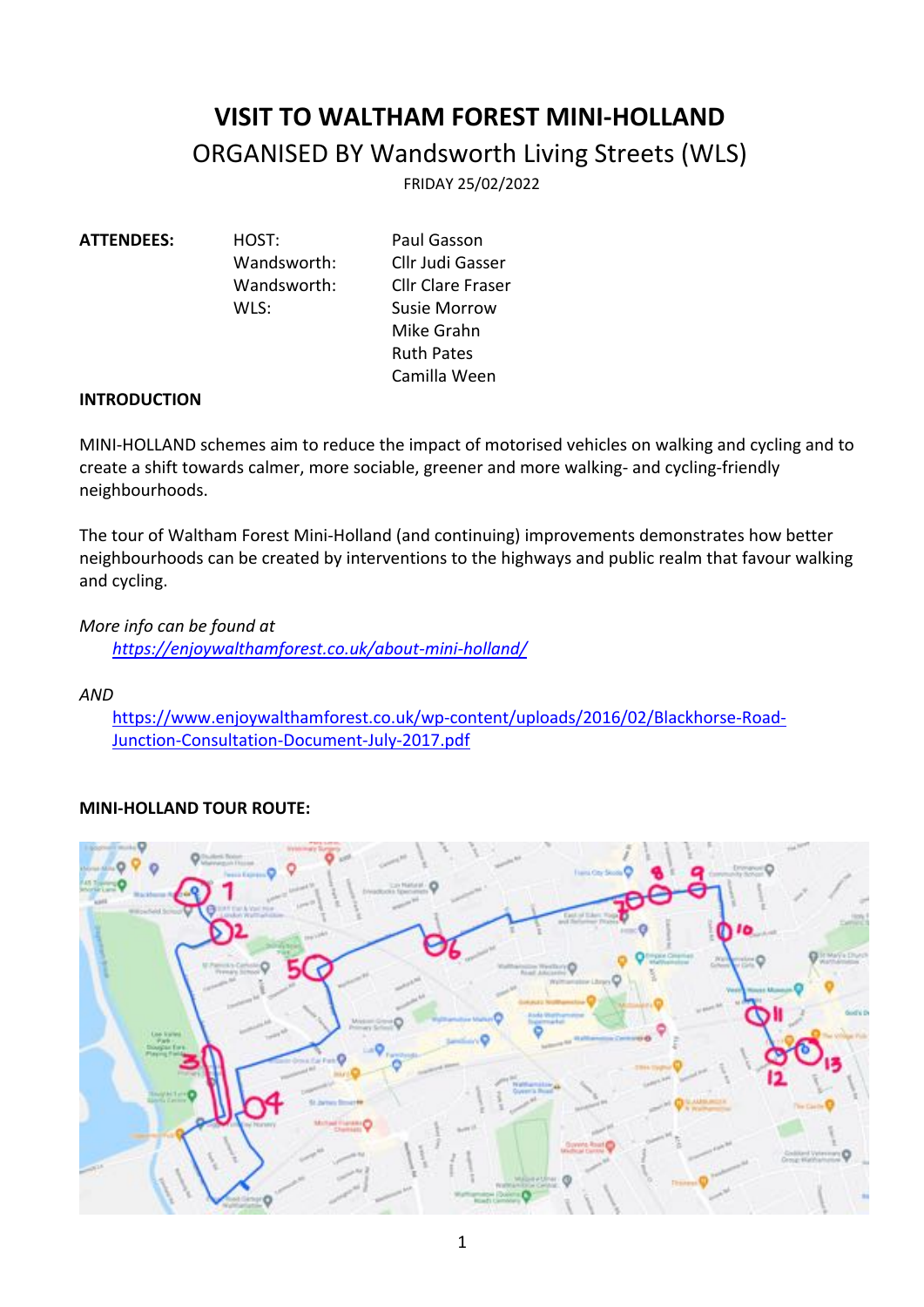# **KEY INTERVENTIONS OBSERVED ON THE ROUTE:**

# **OUTSIDE BLACKHORSE ROAD UNDERGROUND STATION**



**JUNCTION OF BLACKHORSE ROAD / FOREST ROAD** (by Blackhorse Road Underground station):

**Cyclops Junction** – funded by TFL and local S106. Cost of scheme £1.5M. Protected provision and clear parallel routes for pedestrians and cyclists through all arms of the junction, maximising junction efficiency. Below are the consultation plan and images. [Full details of the consultation process can be seen here: https://frproposals.commonplace.is/proposals/blackhorse-road-junction ]

## **Key benefits (as set out in the consultation)**:

- •Wider pavements and new crossings for safer pedestrian and cycle access
- •Attractive, safer place with new public spaces, more green space, more trees and plants
- •A fit for purpose road network that can cope with growth
- Improved public transport access
- •Less congestion on the road network which means less emissions and better air quality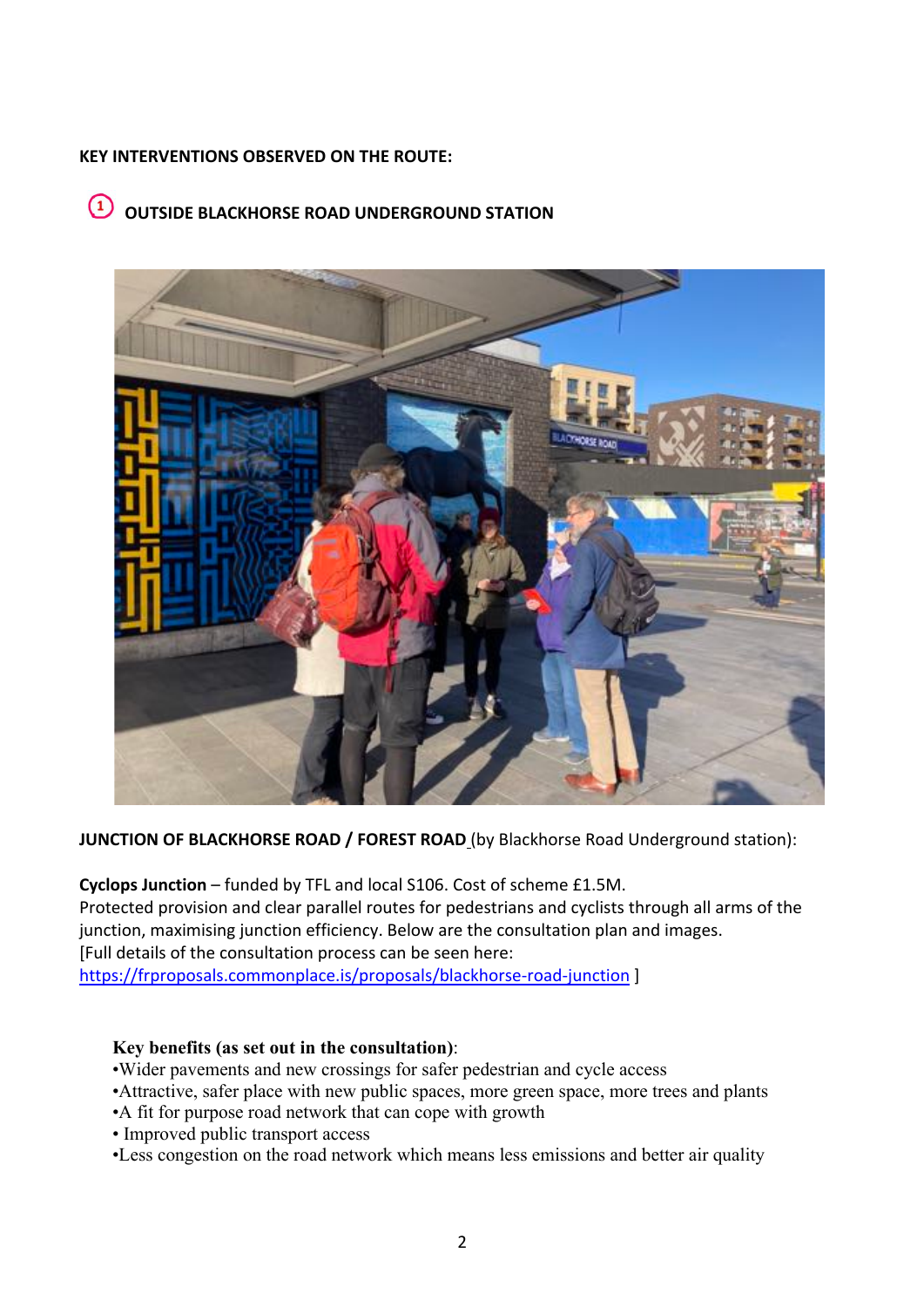





Blackhorse Rd / Forest Rd proposal for<br>cyclops junction

 $\bigodot$ JUNCTION TREATMENT BLACKHORSE RD/ HARWARDEN RD Pavement continuous and level Planting restricts opening to side street, which slows traffic.

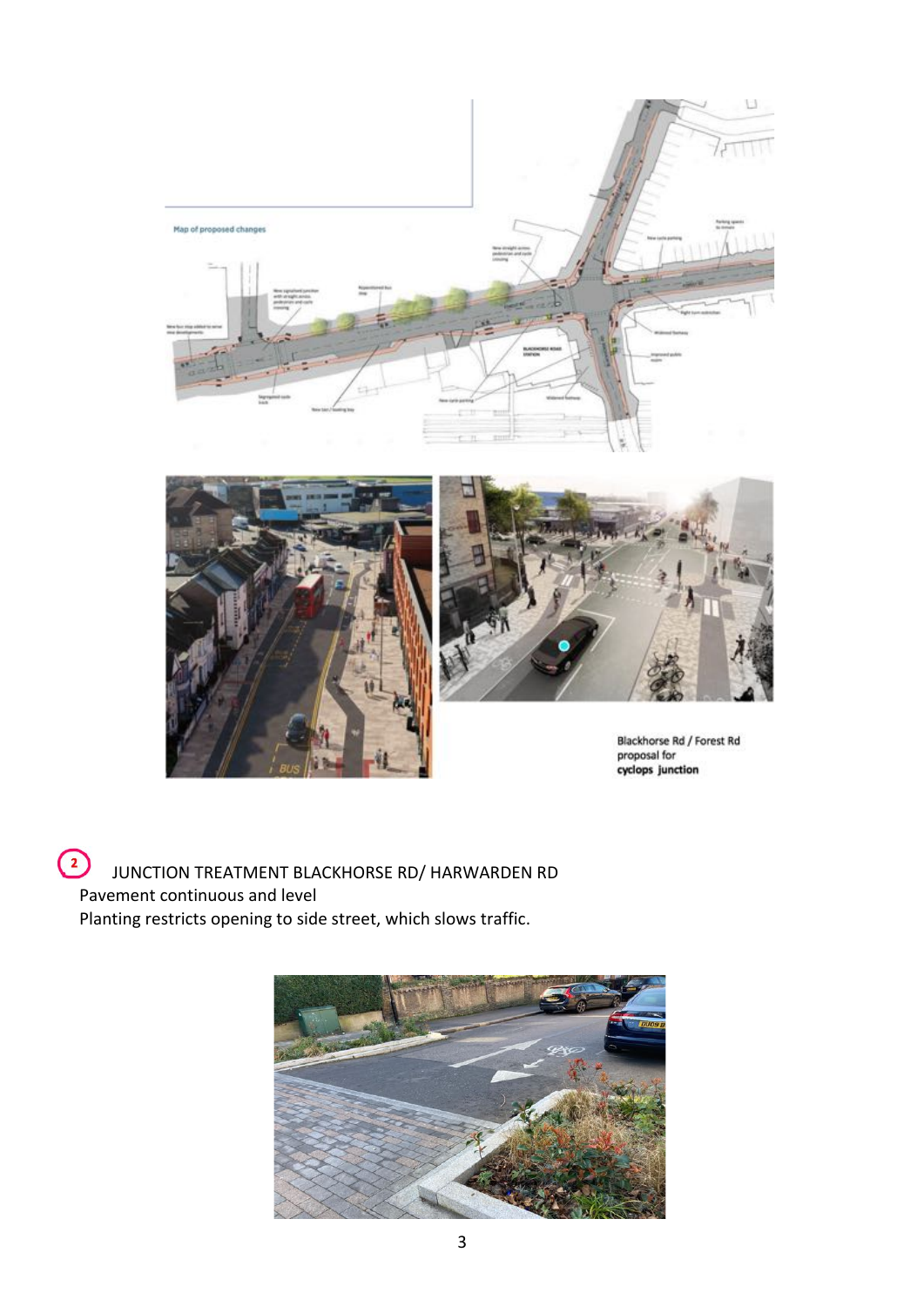



Buildout of pavement (protected by wands); road filtered to eliminate rat-run traffic; planting / Sustainable Urban Drainage System (SUDS).





Artworks inspire and reflect growing sense of place and community engagement in response to the changed environment.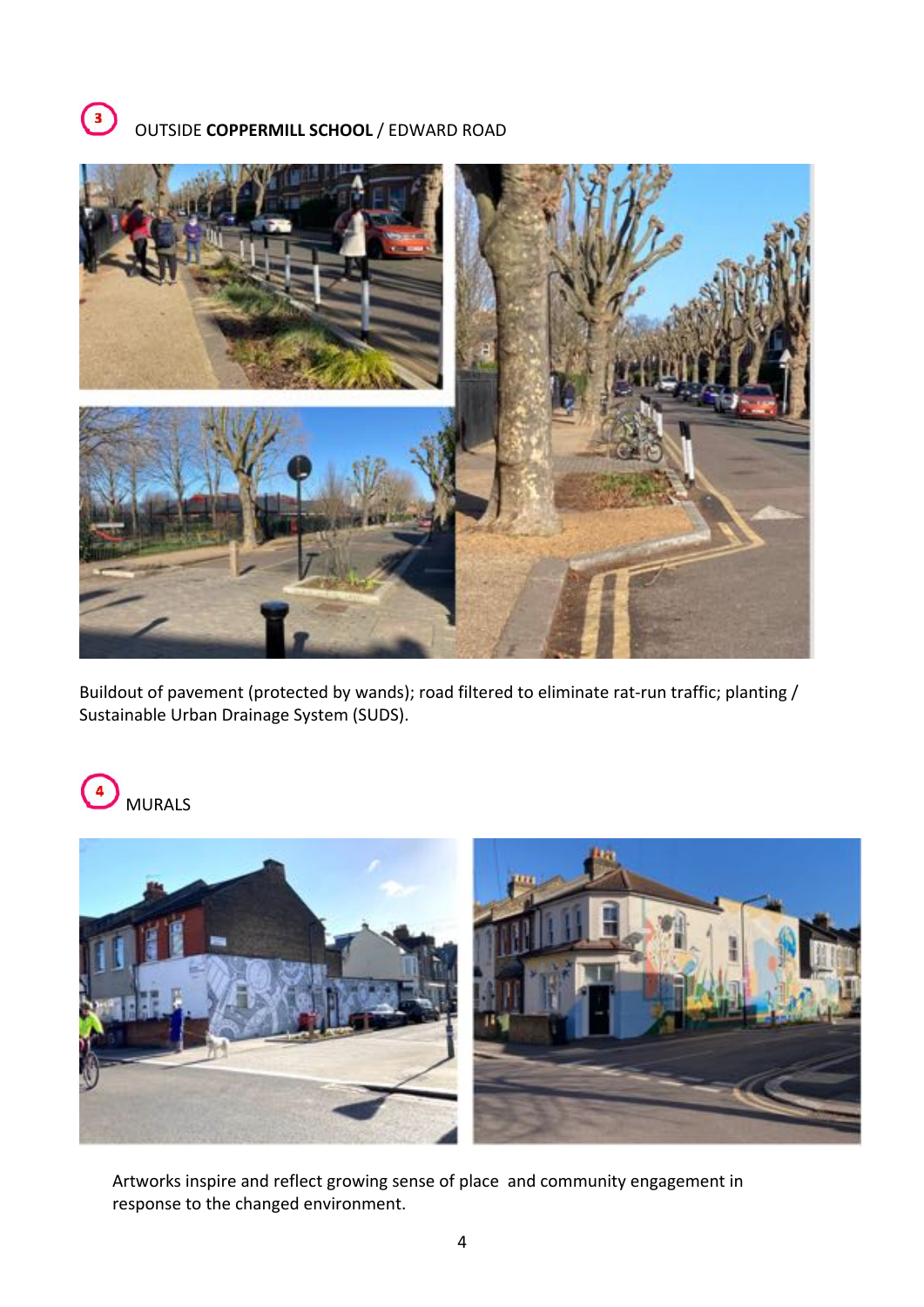#### $\left( \frac{1}{2} \right)$ **PRETORIA AVENUE**

Closed to motor vehicle traffic to protect Stoney Park and Stoney Park Primary School (cycling and walking access maintained).



#### $\left( 6\right)$ OUTSIDE **ST MICHAEL & ALL ANGELS CHURCH**



Previously 3000 motor vehicles per day on road; very hostile environment. The section of the road outside the church is now cut off to motor traffic and converted to a pocket park, with cycle stands and a bike hangar and two planted beds .

No benches at present; but it was suggested the best approach is to put in something temporary (under an Experimental Traffic Order) and monitor the results before making a decision on whether to it make permanent.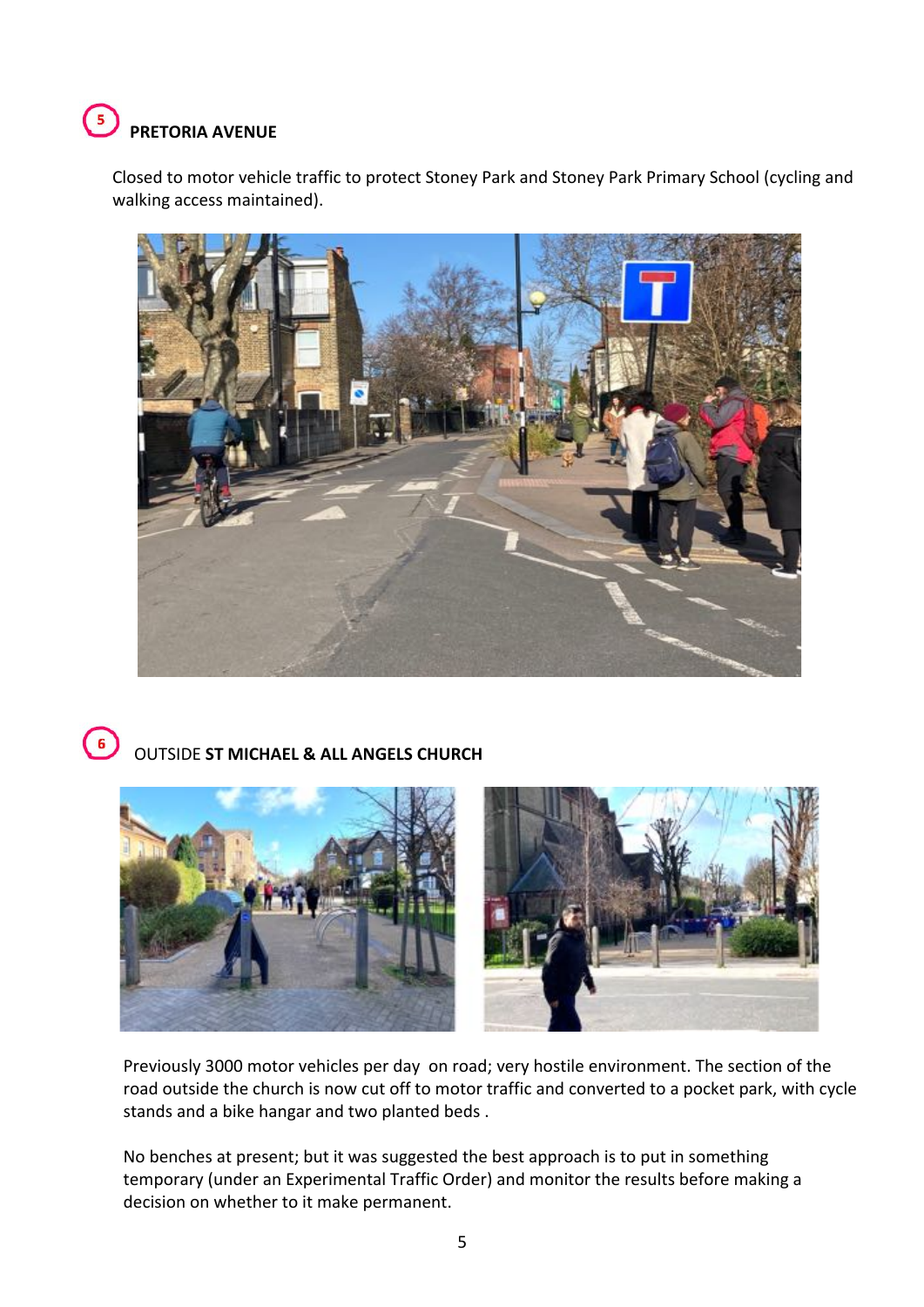# **JUNCTION TREATMENTS & ENTRY NARROWING TO PRIORITISE WALKING AND CYCLING**

A variety of treatments have been employed to facilitate walking and cycling.



**PROVIDING CONVENIENT** CROSSINGS for walking and cycling to connect neighbourhoods

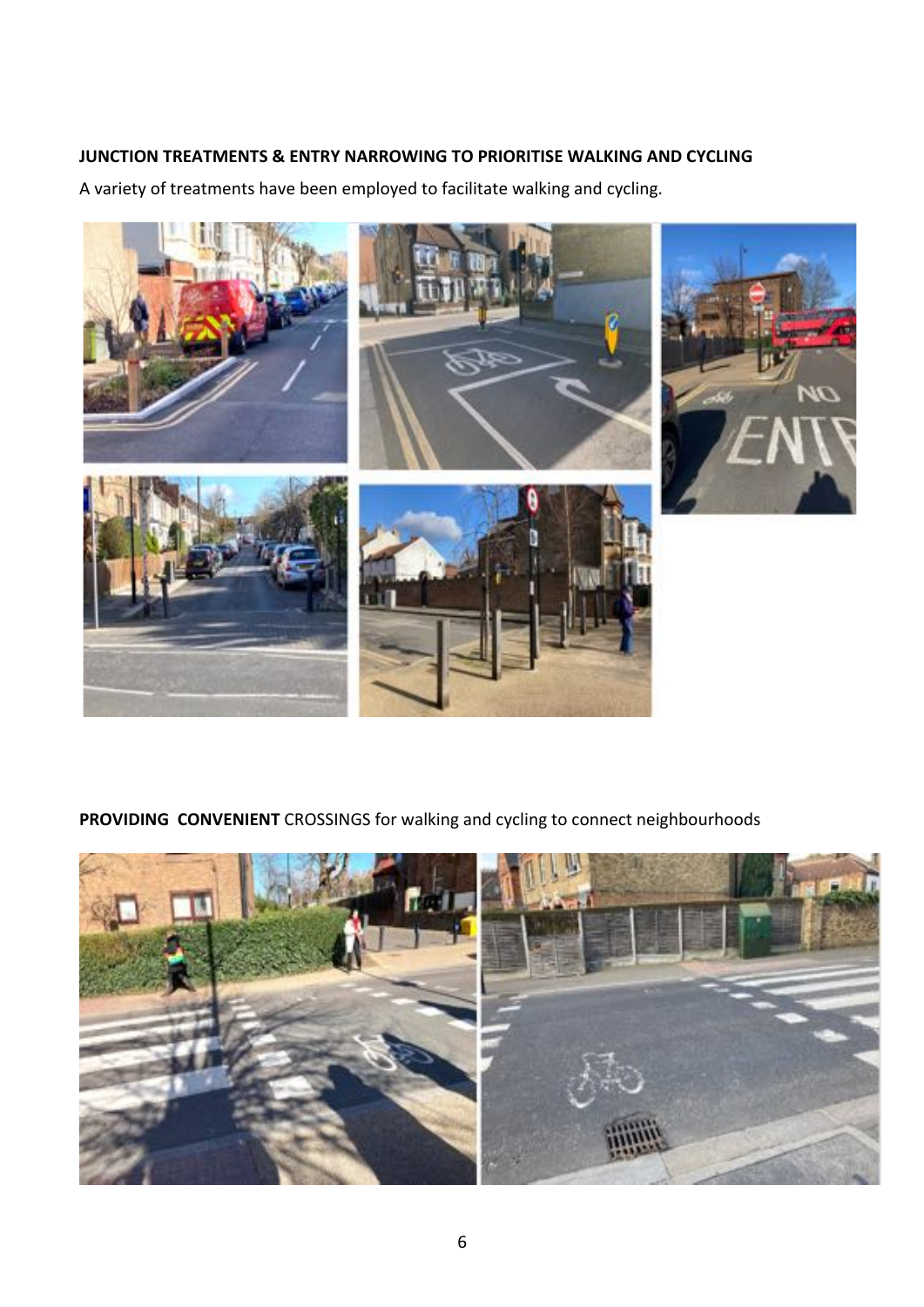# $\sqrt{ }$ **GREENING**

Planting is encouraged; often managed by local residents and amenity groups.





 **SLOWING MOTORISED VEHICLES**

By narrowing carriageways, motorists are forced to slow down.





 **FORMER RAT RUN CUT OFF – AUBREY ROAD** To create quiet passage for walking and cycling



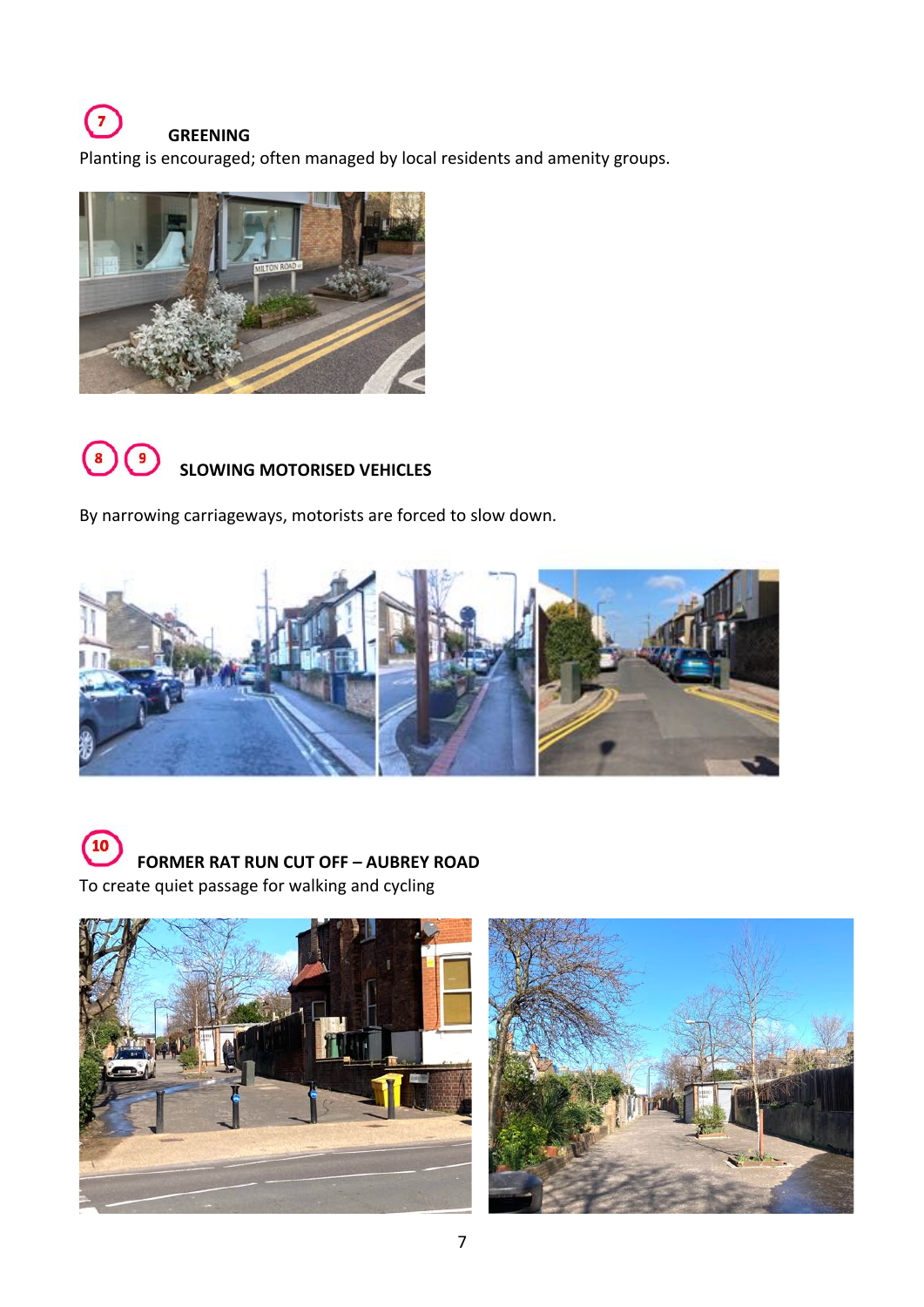# **RAILWAY BRIDGE CLOSED TO VEHICLE TRAFFIC**

Bridge closed to motor vehicle traffic, allowing cycle and walking access only.





 $\mathbf{u}$ 



The road now has a 'bus and cycle gate' allowing only bus and pedal cycle entry between 10AM and 10PM; pavements widened; car parking removed; cycle parking added; carriageway flush with footway. This has become a very successful shopping and eating street with higher retail occupancy than previously.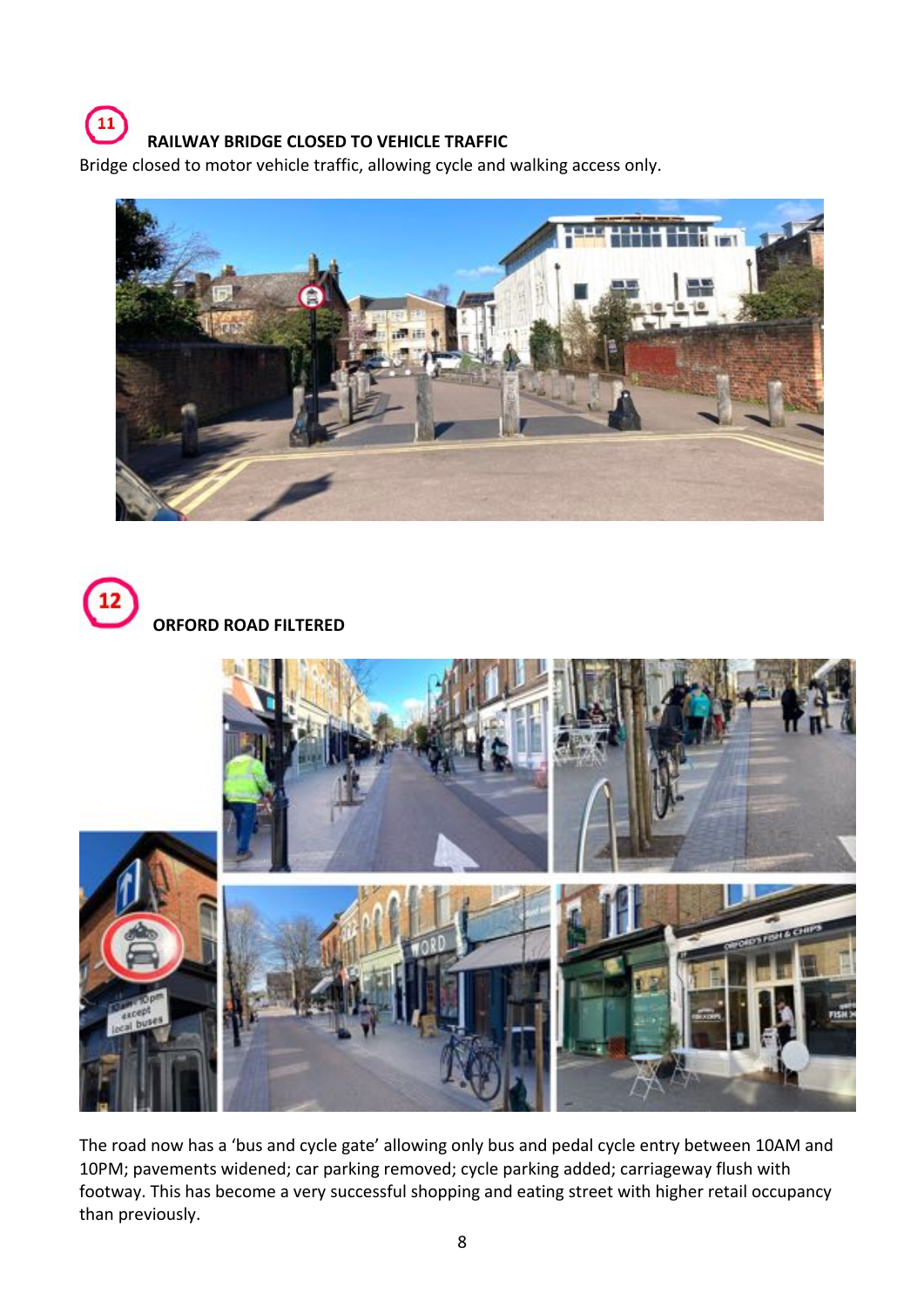

PUBLIC OPEN SPACE created at ORFORD ROAD junction with EDEN ROAD



## **GENERAL POINTS**

Waltham Forest Mini-Holland approach was a blend of walking and cycling infrastructure, motor traffic management and public realm enhancements. The programme created 4 Km of protected cycleways, high quality streets and safer junctions. Providing visual cues for behaviour.

The scheme had its origins with conversations kickstarted in 2011 following the Council's decision to worsen conditions for cycling and walking via the introduction of a swathe of oneway streets; in 2013 bid for TfL Mini-Holland funding; £27M awarded from TfL, supplemented by S106 funds. WFMH programme ran till 2019.

WFMH was an ambitious programme carried out in phases - 2<sup>nd</sup> phase: Lea Bridge Road; 3<sup>rd</sup> Phase: connecting town centres (Chingford, Walthamstow Central, Leytonstone etc). Parallel complementary measures (as part of WFMH): cycle hangars, cycle training, cargo bikes, bike loans, website to communicate news etc. Roll-out of cycle hangars continued in response to huge demand [Mini-Holland was originally going to install 90, now there are 650].

The approach to re-balance streets towards people has continued after Mini-Holland programme. The borough has, since 2019, created a further four low traffic neighbourhoods (from various TfL funds). More recent approach has been using cameras (ANPR). The effect has been to create places to dwell; art trails (murals etc). A large element of the rationale for Mini-Holland and subsequent interventions to the street network has been around social justice (many residents do not have cars; Waltham Forest is the  $12<sup>th</sup>$  most deprived borough in London).

One of the early LTNs outside the school in Warner Street engaged school kids in the design of the SUDS scheme. LTNS represent an excellent value investment; they have social and health